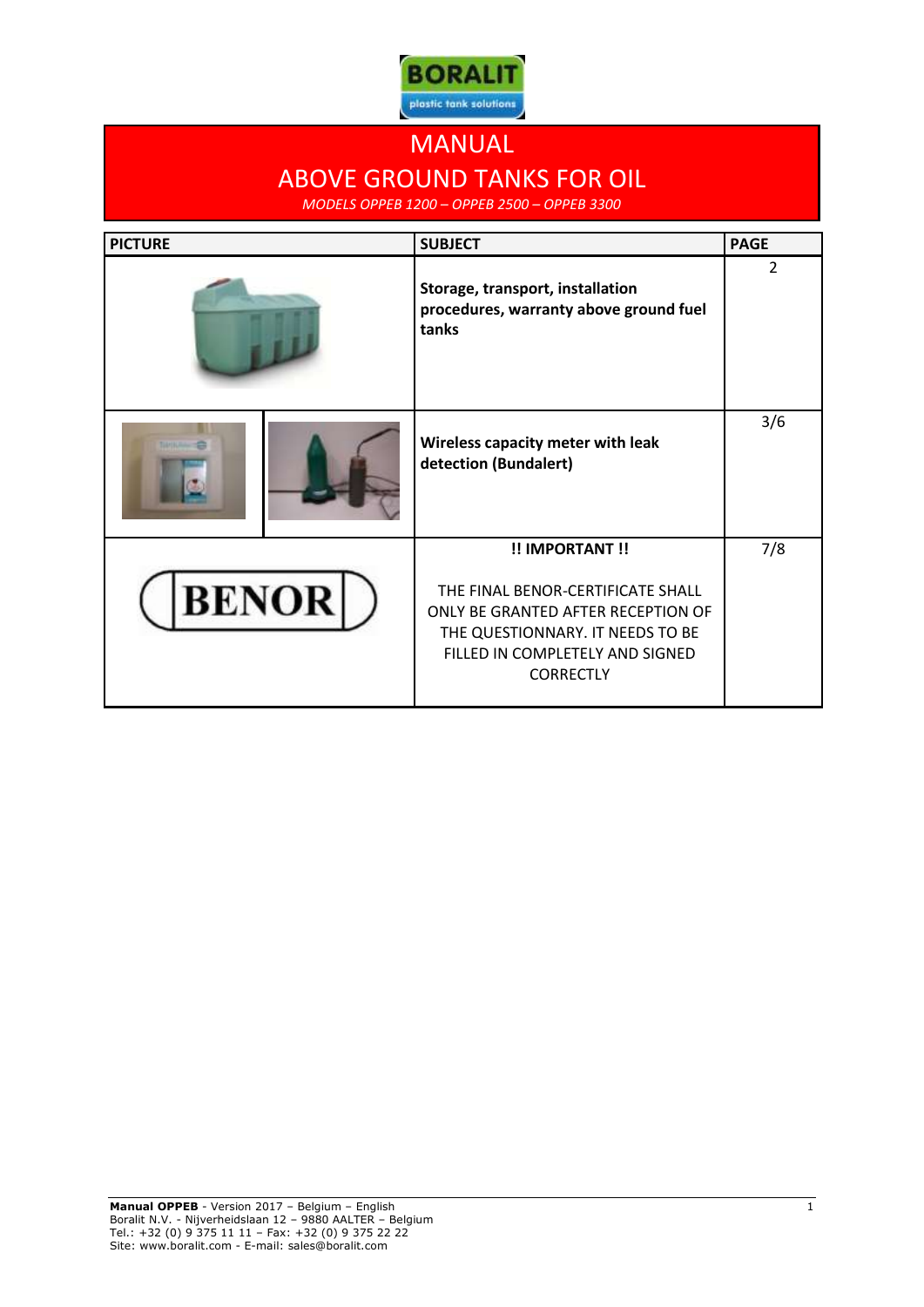

# INSTALLATION PROCEDURES, MAINTENANCE AND WARRANTY FOR ABOVE GROUND FUEL TANKS

#### **1. STORAGE AND TRANSPORT AND INSTALLATION PROCEDURE**

**The client acknowledges to have received a copy of this and agrees. The installation requirements should be read FIRST BEFOR placement.**

#### **In the event of loss by the customer of the installation requirements the customer must always ask for a new copy of the installation requirements at Boralit nv, or download them from the Boralit Web site.**

Install the tank on a stable, flat and horizontal concrete plate (maximum angle of 1% allowed). Make sure this surface is at least 10 cm longer and wider than the tank itself. Never put tanks on sharp objects such as e.g. gravel. Never install the tank close to a heat source (the tanks are fire class F). Make sure there is a distance of at least 10 cm between the tank an any wall that should be in the proximity of the tank. Always treat the tank carefully. The installation is designed for ambient temperatures of -5 °C and +25 °C, a maximum snow load of 120 kg/m<sup>2</sup> and wind load of 26 m/s. Take proper measurements if the installation is exposed to other circumstances. Avoid jolts or shocks. The tanks are UV-stabilised so they can be installed outdoors: the tanks are protected to the damaging UV rays (max. 10 years in direct sun rays). If you place your tank under a shelter… the polyethylene will not suffer embrittlement, increasing the life span of your tank. Prototypestandard CP1115/1040-HCC001.

#### **2. BE CAREFUL**

The tanks shouldn't be tested at negative pressure! The test can be done by a pressure test, where the pressure should remain below 0,1 bar for a maximum of 5 minutes. The filling speed shouldn't be above 600l/min. The facility is provided with an electronic overfill sensor. You shouldn't use a whistle. The ventilations shouldn't be smaller than 2" and not higher than 500 mm.

#### **The use of the electrical overfill device is required.**

These tanks are made for storage with a flashpoint higher than 55 °C (allowed liquids: diesel fuel, heating oil with maximum 20% petroleum, oils and lubricants with a density lower than 1.000 kg/m<sup>3</sup>)! Petroleum, gasoline, kerosene, ethanol,... CAN NOT BE STORED IN THE TANKS!

The bund is tested to withstand 500 hours with liquids. It is therefore of major importance to take measures if this occur.

#### **3. WARRANTY**

We offer a 10-year warranty on all our facilities as far as evident manufacturing faults are concerned. Faillure to comply with installation procedure and guidelines void warranty. All electronic and mechanic parts have a 2-year warranty.

The general sales and warranty conditions of Boralit count.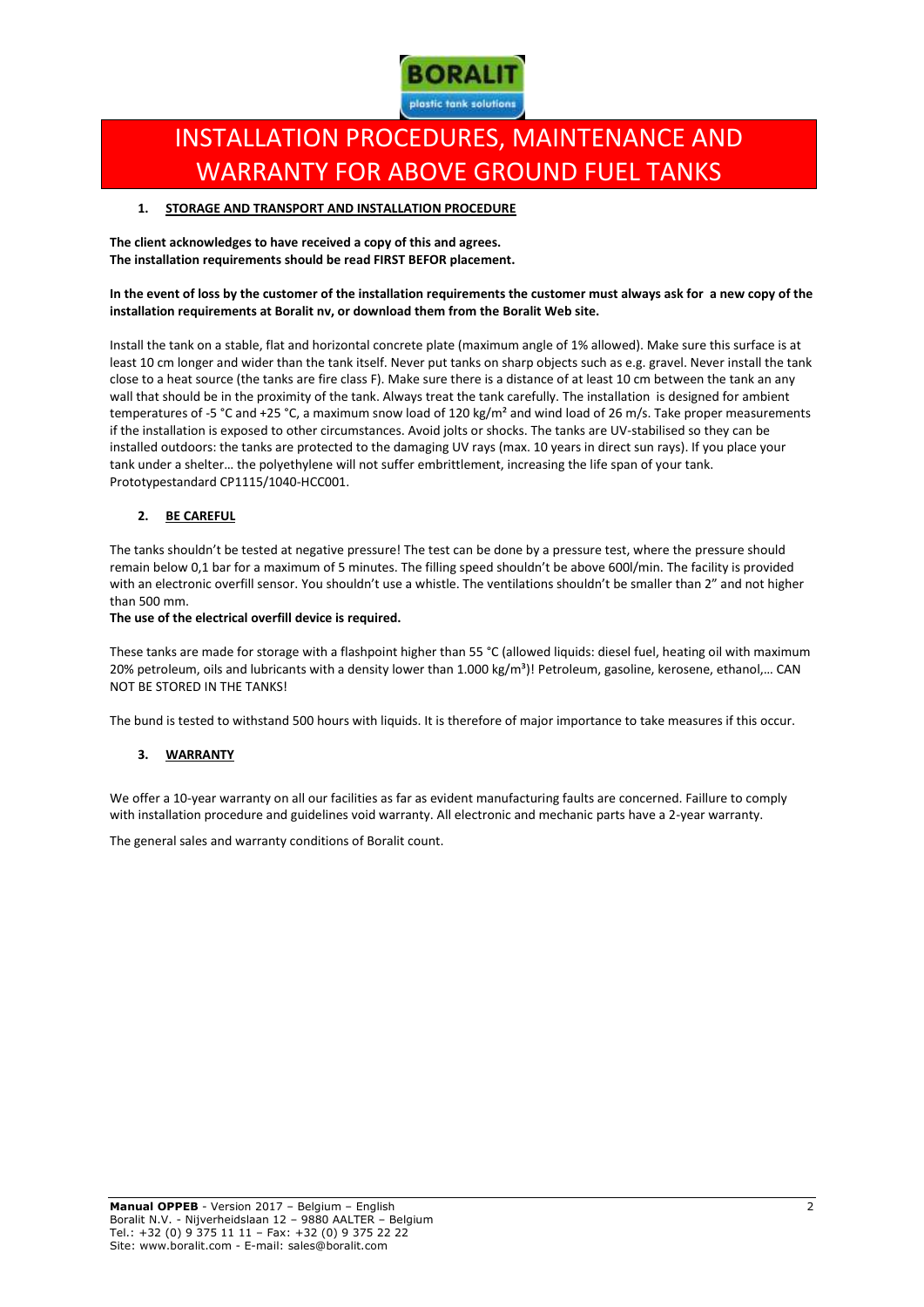

### GUIDELINES FOR THE BUNDALERT.

#### **1. CHARACTERISTICS:**

The Fullalert is a wireless apparatus (radius max. 200m in ideal circumstances) for measuring the volume of a tank.

The Fullalert consists of 2 parts: a measuring unit fixed on the tank (=transmitter) and a unit to be put in a plug-socket which displays the volume (=receiver).

This receiver indicates the volume (percentage – shown by means of bars) of the liquid in the fuel tank. See table at the bottom if you want to know which volume (in liters) corresponds with what number of bars per type of tank.

When the liquid volume in the tank rises over 80%, a little pistol will start to blink on the screen of the receiver and a buzzer will give a sound signal. When the tank is full, a red lamp will start to blink and a buzzer will give a sound signal.

The Fullalert was already synchronized in our factory. Therefore there can be no interference with a similar system f.i. at your neighbors' place. When putting the receiver unit in the plug-socket, you should wait for max 2 hours before a connection is established and before the volume is indicated on the display. If this is not the case, you should try to synchronize the Fullalart (instructions enclosed) yourself.

At the back side of the receiver there is a dip-switch. Please verify with the table at the bottom. The Bundalert can also be used for other non-inflammable or explosion-free liquids as water, liquid soap,…

The Fullalert is also equipped with al leak detection system. A cable with float is fixed on this type of Fullalert. This float has been fixed in the factory between the inner and outer tank. As soon as a liquid flows between the two tanks, all 10 bars and the red lamp will be blinking on the display.

#### **2. SETTINGS OF THE DIP SWITCH: (has been set, to be checked)**

The dip switch is a little unit with 8 buttons at the backside of the receiver (pict. 1). In setting a specific combination (see table below) the receiver detects the type of tank. You should verify if the correct setting was chosen. You can check by means of the table below the type of tank and the corresponding switches that should be in an upwards position. The other switches should be in a downwards position.

| Type of         | <b>OPPEB 1200</b> | <b>OPPEB 2500</b> | <b>OPPEB 3300</b> |
|-----------------|-------------------|-------------------|-------------------|
| tank            |                   |                   |                   |
| <b>Position</b> | 1,3,5             | 1,3,6,8           | 1,3,6,8           |
| switch          |                   |                   |                   |





#### **3. SYNCHRONISATION: (only when the receiver displays no volume after two hours)**

1) Unscrew the green transmitter (fixed on the tank) of the tank. Put the LCD-display in the plug-socket\*. A horizontal bar will blink at the top of the screen. This means that the receiver awaits the code of the transmitter (see picture 2).

2) Put the spherical little sticker of the transmitter against the little spherical sticker of the display (see picture 3). When the position is OK, bars representing the volume will lighten from 1 to 10. Afterwards they will start to blink. Then pops up a gun and/or dashes. The dashes go up again on the transmitter. Remove the transmitter when the number of dashes appear like in next table.

| Type tank           | <b>MZPEB 1200</b> | <b>MZPEB 2500</b> | <b>MZPEB 3300</b> |
|---------------------|-------------------|-------------------|-------------------|
| Aantal<br>streepjes |                   |                   |                   |

The code has been transmitted

\* the receiver waits 2 minutes for a signal of the transmitter. Fix the sender again on the tank.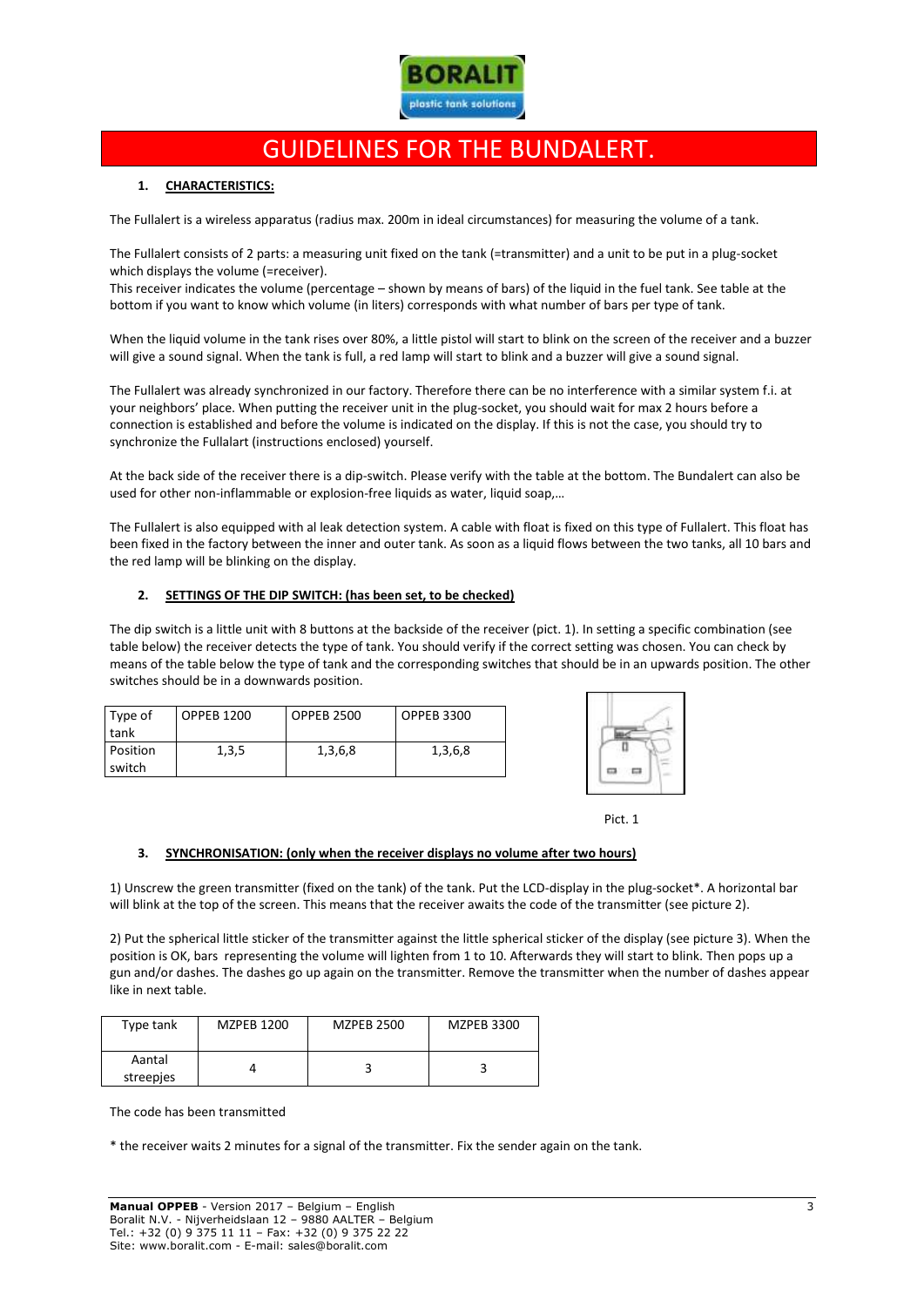

Install the receiver on the tank.





#### **4. NORMAL DISPLAY-SIGNALS:**





Pict. 4 Pict. 5 Pict. 5 Pict. 6 Tank is full detection Less than 20% Less than 10%



### **5. SPECIAL SIGNALS:**

1) A triangle, a pistol, a red lamp and all the bars are blinking (picture 7) a) Presence of liquid between the outer and inner tank. b) Pump, when possible the outer tank empty and check whether there is a leakage in the tank.

- 2) A blinking triangle without blinking bar beside (picture 8).
	- a) The receiver is not able to detect a radio signal after 2 hours.
	- b) Synchronize the Fullalert again (see above).
	- c) Possibly the distance between receiver and sender is too big.
	- d) The Fullalert has been damaged f.i. by moistness,…
	- e) The battery of the sender is empty.
- 3) A blinking triangle with bar next to it (picture 9). a) Unscrew the sender of the tank (don't tear apart the warranty seal on the sender) and verify if the probe is moisty or has been damaged. If so, the probe should be dried or replaced.
	- b) Verify whether the probe is positioned upright.
- 4) An empty display (picture 10).
	- a) The receiver doesn't have any feed.
	- b) The synchronization wasn't proceeded correctly.









Pict. 10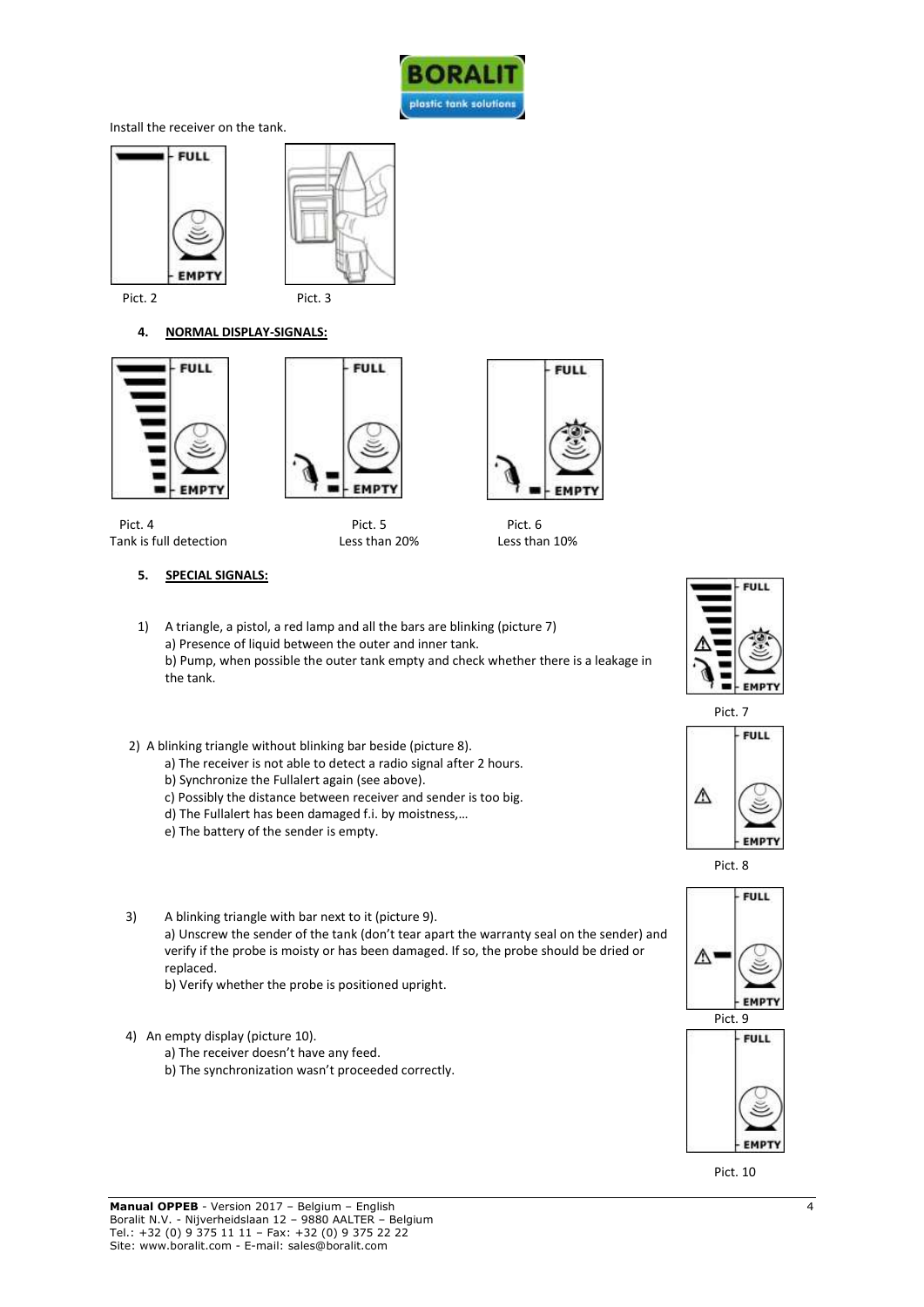

- 5) The receiver shows one blinking bar before 'Full', but the tank isn't full (picture 11). a) The receiver waits for its synchronization.
	- b) The receiver was reconnected to the electricity grid.
- 6) The receiver shows the bars before 'Full', however the tank isn't full (picture 12). a) The signal signals an obstacle in the tank. b) The probe is fixed too tight on the tank.
- 7) The receiver shows the remaining level and a blinking triangle (picture 13). a) The battery of the probe is low. Do change the battery (CR2430).

#### **6. WARRANTY:**

The tankalart has a warranty of 2 years. ATTENTION: This warranty is only valid when the tankalert has been used in normal conditions and has not been opened (see seal). The battery lasts for five years.

#### **7. TABLE: INDICATION OF TANKVOLUMES DEDUCED FROM NUMBER OF BARS DISPLAYED**

In the table below you will find the respective volumes corresponding to the number of bars displayed on receiver. The contents are indicative and not binding.

| Number of bars   |     |     |      |      |      |      |      |      |      | 10   |
|------------------|-----|-----|------|------|------|------|------|------|------|------|
| <b>OPPEB1200</b> | 108 | 239 | 399  | 524  | 631  | 732  | 868  | 998  | 1146 | 1200 |
| <b>OPPEB2500</b> | 200 | 500 | 750  | 980  | 1260 | 1490 | 1750 | 2000 | 2270 | 2500 |
| OPPEB3300        | 350 | 650 | 1000 | 1350 | 1650 | 2000 | 2300 | 2650 | 2950 | 3300 |

For instance: you bought a OPPEB3300, the receiver displays 5 bars  $\rightarrow$  you still have 1.650 liters in your tank.









Pict. 13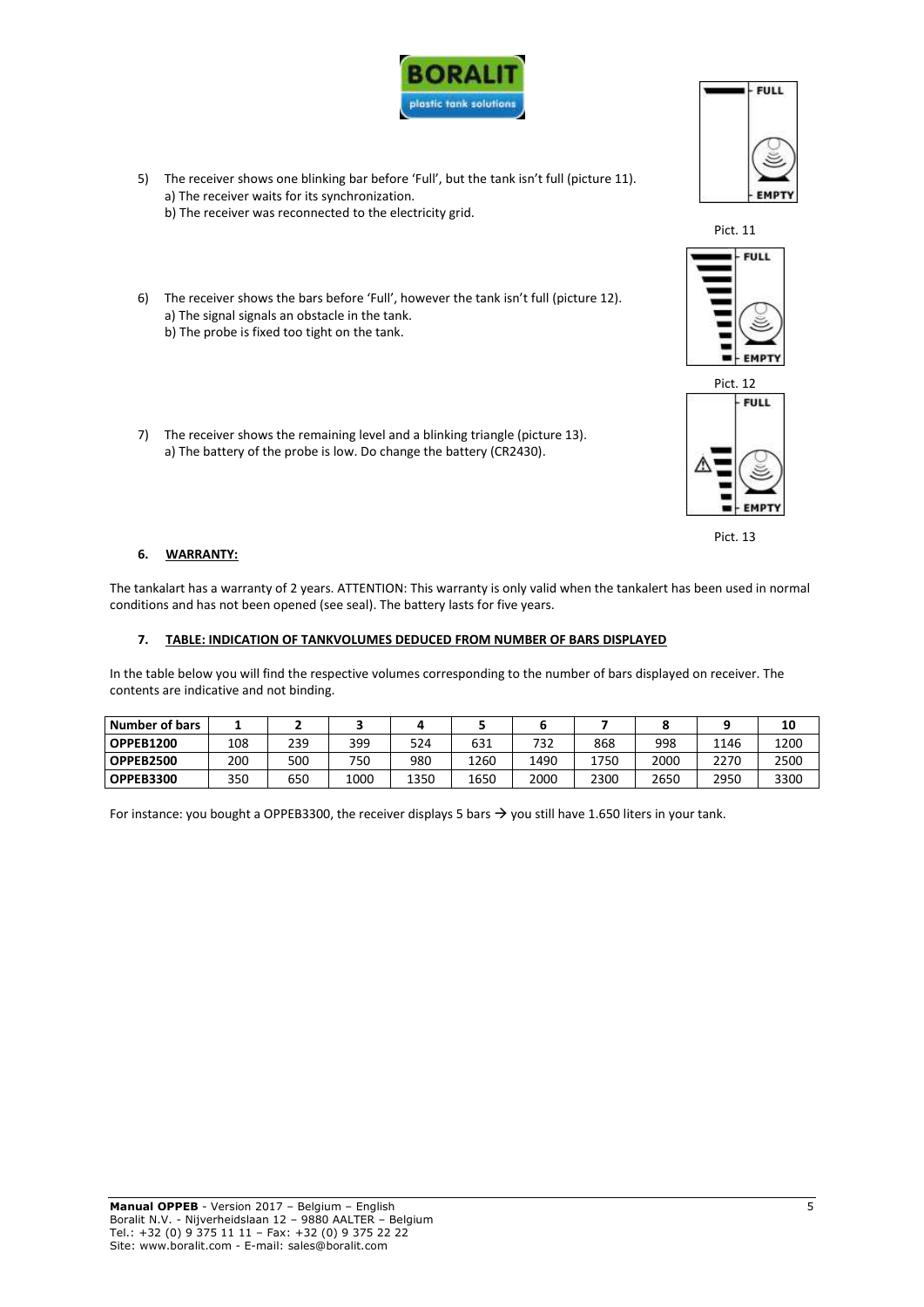

#### **8. TABLE WITH POSITION OF THE DIP SWITCH:**

In the table below you will find the combinations for the positioning of the dip switches, in case the tankalert/bundalert is used for another type of tank.

| Height of the tank | Following switches | Height of the tank | Following switches  |
|--------------------|--------------------|--------------------|---------------------|
| (mm)               | swithed ON         | (mm)               | switched ON         |
| 500                | All switches OFF   | 1.750              | 1, 3, 4, 5, 6, 7    |
| 550                | 1,7                | 1.800              | 1,2,8               |
| 600                | 1,6,8              | 1.850              | 1,2,7,8             |
| 650                | 1,6,7,8            | 1.900              | 1,2,6,7             |
| 700                | 1, 5, 7            | 1.950              | 1, 2, 5             |
| 750                | 1,5,6              | 2.000              | 1, 2, 5, 7, 8       |
| 800                | 1,5,6,7,8          | 2.050              | 1,2,5,6,8           |
| 850                | 1,4,8              | 2.100              | 1,2,4               |
| 900                | 1,4,6              | 2.150              | 1,2,4,7             |
| 950                | 1,4,6,7            | 2.200              | 1,2,4,6,8           |
| 1.000              | 1,4,5,8            | 2.250              | 1, 2, 4, 6, 7, 8    |
| 1.050              | 1,4,5,7,8          | 2.300              | 1, 2, 4, 5, 7       |
| 1.100              | 1,4,5,6,7          | 2.350              | 1,2,4,5,6           |
| 1.150              | 1,3                | 2.400              | 1, 2, 4, 5, 6, 7, 8 |
| 1.200              | 1,3,7,8            | 2.450              | 1,2,3,8             |
| 1.250              | 1,3,6,8            | 2.500              | 1,2,3,6             |
| 1.300              | 1,3,5              | 2.550              | 1, 2, 3, 6, 7       |
| 1.350              | 1,3,5,7            | 2.600              | 1,2,3,5,8           |
| 1.400              | 1, 3, 5, 6, 8      | 2.650              | 1, 2, 3, 5, 7, 8    |
| 1.450              | 1, 3, 5, 6, 7, 8   | 2.700              | 1, 2, 3, 5, 6, 7    |
| 1.500              | 1,3,4,7            | 2.750              | 1,2,3,4             |
| 1.550              | 1,3,4,6            | 2.800              | 1,2,3,4,7,8         |
| 1.600              | 1, 3, 4, 6, 7, 8   | 2.850              | 1,2,3,4,6,8         |
| 1.650              | 1,3,4,5,8          | 2.900              | 1,2,3,4,5           |
| 1.700              | 1, 3, 4, 5, 6      | 3.000              | 1, 2, 3, 4, 5, 6, 8 |

#### ATTENTION:

Do not use these devices on tanks with a larger volume than 20.000 liters.

The transmitters can only manage a pressure of 0,3 bar.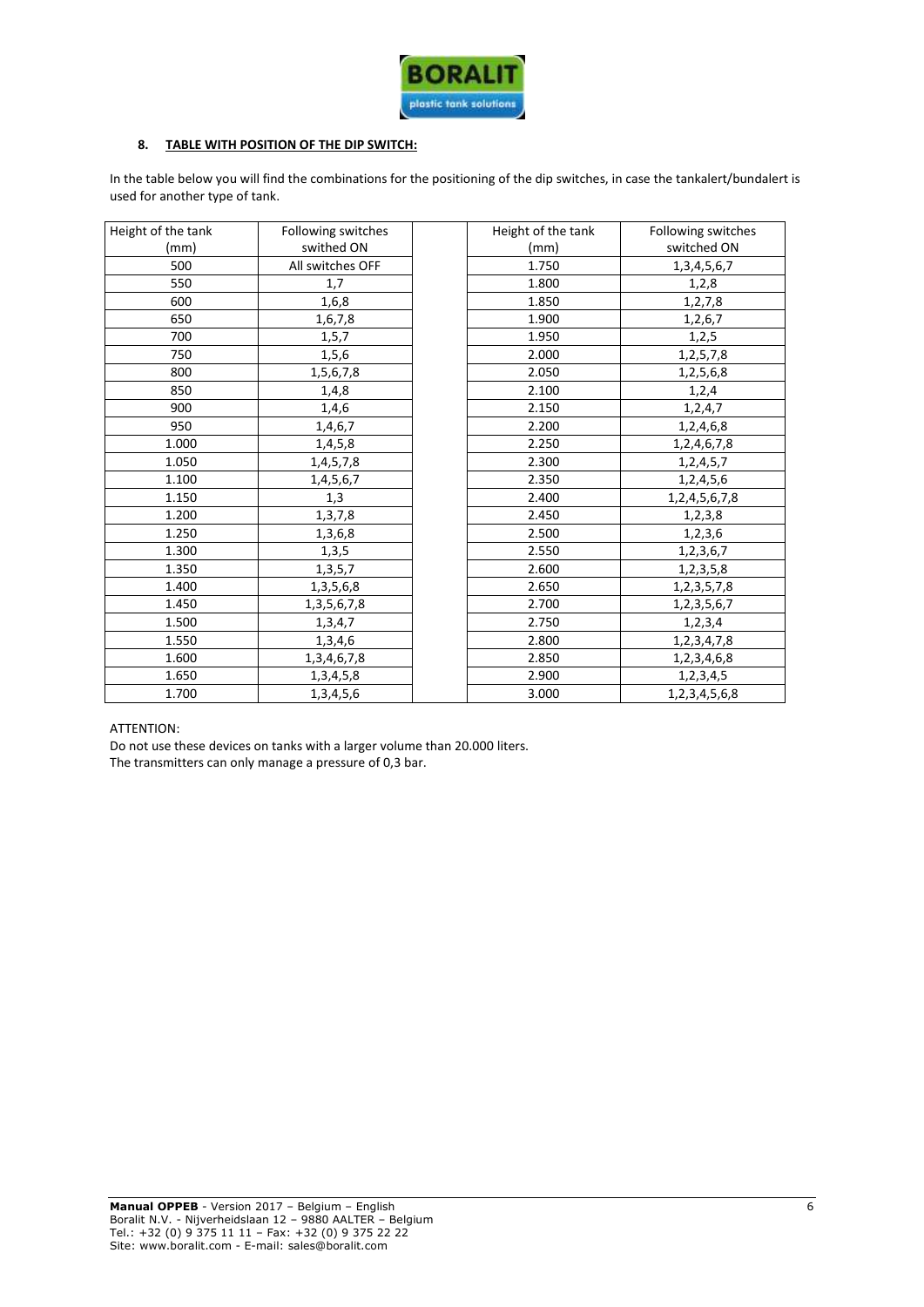

# QUESTIONNARY TO RETRIEVE THE CE-CERTIFICATE FOR ABOVE GROUND FUEL TANKS IN BUND

This specific document has to be filled in carefully and completely by both parties. It needs to be signed and sent back to the following company: *Boralit, Nijverheidslaan 12 - 9880 AALTER or by fax: 09/375.22.22*

### **THE FINAL BENOR-CERTIFICATE SHALL ONLY BE GRANTED AFTER RECEPTION OF THE QUESTIONNARY. IT NEEDS TO BE FILLED IN COMPLETELY AND SIGNED CORRECTLY.**

### **WHEN THE INSTALLATION PROCEDURES ARE NOT FOLLOWED UP PROPERLY, THE WARRANTY IS NO LONGER VALID.**

#### **1. DATA FUEL TANK :**

*Type* :

- OPPEB 1200
- OPPEB 2500
- OPPEB 3300

*Fabrication number* (This is mentioned on the metal plate within the pumping unit or manhole):